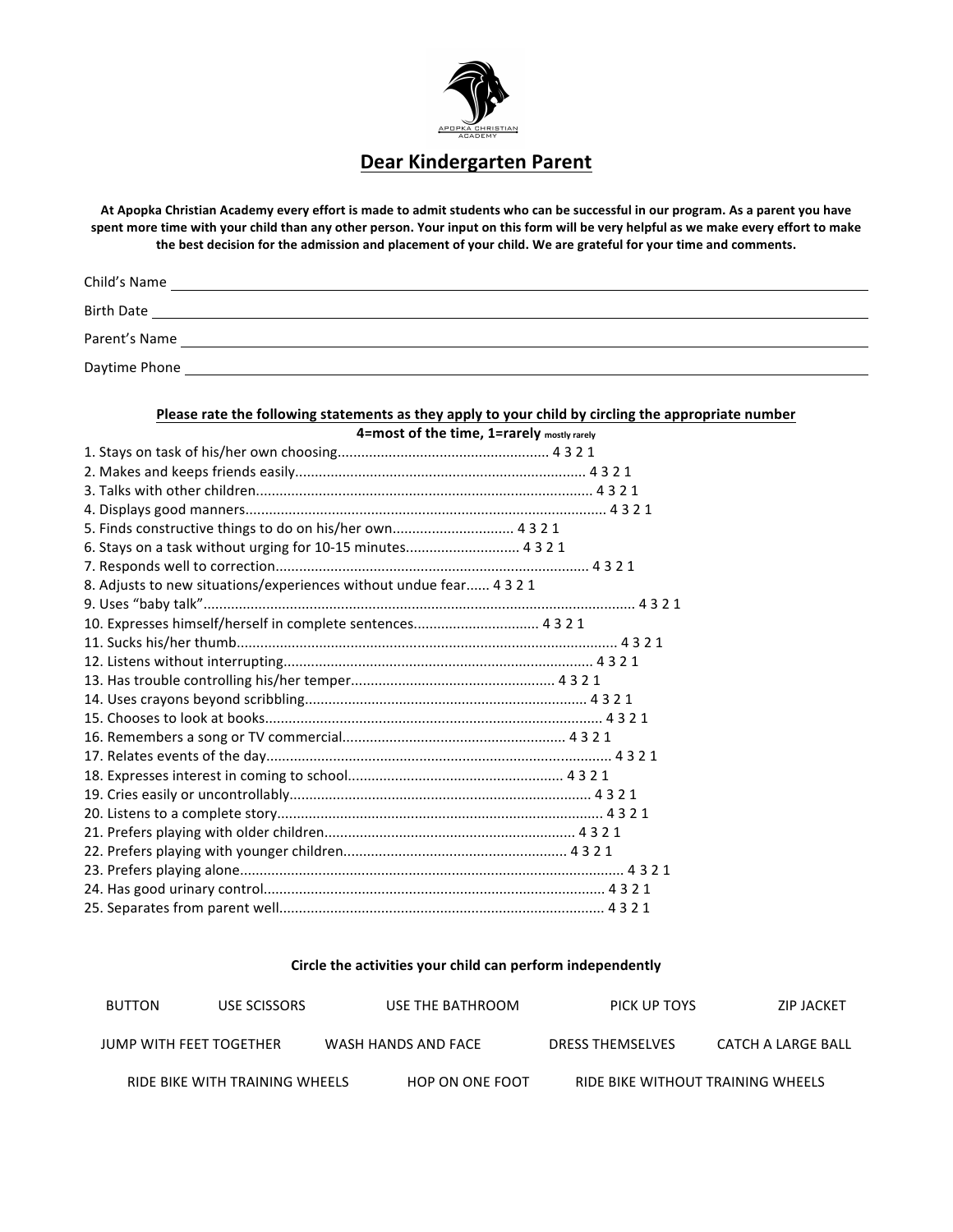### **FAMILY STATUS – KINDERGARTEN**

| Has your child experienced any of these events in the past year?                                                      |                                                                                                                     |                          |                                                                                                                       |  |
|-----------------------------------------------------------------------------------------------------------------------|---------------------------------------------------------------------------------------------------------------------|--------------------------|-----------------------------------------------------------------------------------------------------------------------|--|
|                                                                                                                       |                                                                                                                     |                          | _Death of a close person ____________New brother or sister ______________Separation or divorce ______________A move   |  |
|                                                                                                                       |                                                                                                                     |                          |                                                                                                                       |  |
| My child is (check no more than 2) _________fun loving _______laid-back _______organized _______likes to be in charge |                                                                                                                     |                          |                                                                                                                       |  |
|                                                                                                                       |                                                                                                                     |                          |                                                                                                                       |  |
|                                                                                                                       | <b>PARENT RECOMMENDATIONS</b><br>To what degree do you feel your child is ready to successfully start kindergarten? | <b>MOTHER'S OPINION:</b> | <u> 1989 - Johann Stoff, deutscher Stoffen und der Stoffen und der Stoffen und der Stoffen und der Stoffen und de</u> |  |
| Very Ready                                                                                                            |                                                                                                                     | Ready Not Ready          | Not Certain                                                                                                           |  |

|                                               |                           | <b>FATHER'S OPINION:</b>                                                                                                                                                                                                      |             |
|-----------------------------------------------|---------------------------|-------------------------------------------------------------------------------------------------------------------------------------------------------------------------------------------------------------------------------|-------------|
|                                               | Very Ready Nervice States | Ready Not Ready                                                                                                                                                                                                               | Not Certain |
|                                               |                           |                                                                                                                                                                                                                               |             |
|                                               |                           |                                                                                                                                                                                                                               |             |
|                                               |                           |                                                                                                                                                                                                                               |             |
|                                               |                           |                                                                                                                                                                                                                               |             |
|                                               |                           |                                                                                                                                                                                                                               |             |
|                                               |                           |                                                                                                                                                                                                                               |             |
|                                               |                           |                                                                                                                                                                                                                               |             |
|                                               |                           | Dad Signature Lawrence and Contract and Contract and Contract and Contract and Contract and Contract and Contract and Contract and Contract and Contract and Contract and Contract and Contract and Contract and Contract and |             |
|                                               |                           |                                                                                                                                                                                                                               |             |
| Has your child attended a pre-school program? |                           |                                                                                                                                                                                                                               |             |
|                                               |                           |                                                                                                                                                                                                                               |             |
|                                               |                           |                                                                                                                                                                                                                               |             |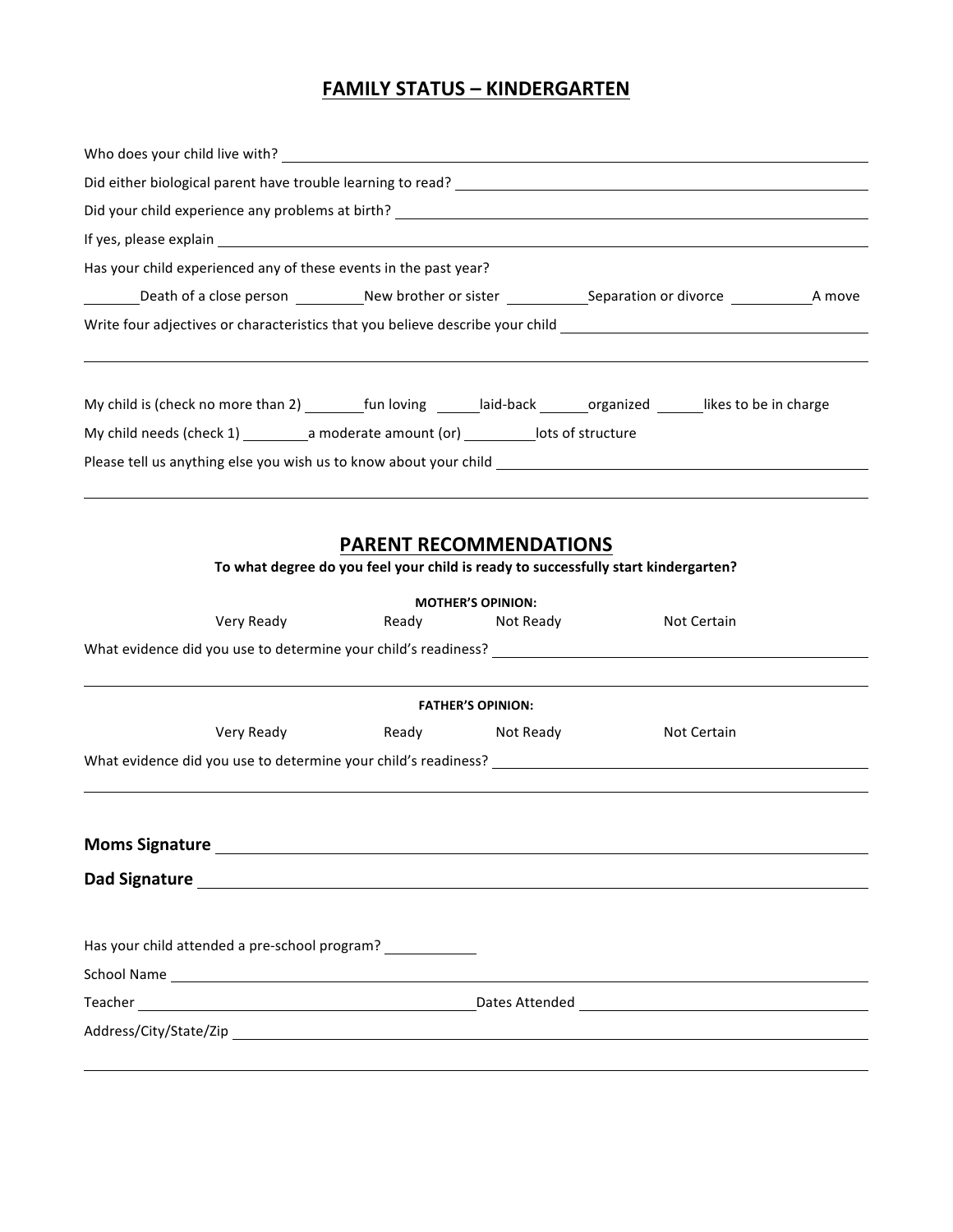

## **Pre School Teacher Reference Form:**

Permission is given to release the information below

|                                |                                            |                                                                                                                                                                                                                                |                         | <b>Birth date Example 2018</b> |
|--------------------------------|--------------------------------------------|--------------------------------------------------------------------------------------------------------------------------------------------------------------------------------------------------------------------------------|-------------------------|--------------------------------|
|                                |                                            | Parent Signature and the contract of the contract of the contract of the contract of the contract of the contract of the contract of the contract of the contract of the contract of the contract of the contract of the contr |                         |                                |
| <b>Dear Preschool Teacher:</b> |                                            | Your careful attention to completing the questions below will aid Apopka Christian Academy in making wise decisions<br>concerning admissions and placement. We are grateful for your time and comments.                        |                         |                                |
|                                | 4=most of the time, 1=rarely mostly rarely | Please rate the following statements as they apply to your child by circling the appropriate number:                                                                                                                           |                         |                                |
|                                |                                            |                                                                                                                                                                                                                                |                         |                                |
|                                |                                            |                                                                                                                                                                                                                                |                         |                                |
|                                |                                            |                                                                                                                                                                                                                                |                         |                                |
|                                |                                            |                                                                                                                                                                                                                                |                         |                                |
|                                |                                            |                                                                                                                                                                                                                                |                         |                                |
|                                |                                            | 5. Finds constructive things to do on his/her own 4321                                                                                                                                                                         |                         |                                |
|                                |                                            | 6. Stays on a task without urging for 10-15 minutes 4321                                                                                                                                                                       |                         |                                |
|                                |                                            |                                                                                                                                                                                                                                |                         |                                |
|                                |                                            | 8. Adjusts to new situations/experiences without undue fear 4321                                                                                                                                                               |                         |                                |
|                                |                                            |                                                                                                                                                                                                                                |                         |                                |
|                                |                                            | 10. Expresses himself/herself in complete sentences 4 3 2 1                                                                                                                                                                    |                         |                                |
|                                |                                            |                                                                                                                                                                                                                                |                         |                                |
|                                |                                            |                                                                                                                                                                                                                                |                         |                                |
|                                |                                            |                                                                                                                                                                                                                                |                         |                                |
|                                |                                            |                                                                                                                                                                                                                                |                         |                                |
|                                |                                            |                                                                                                                                                                                                                                |                         |                                |
|                                |                                            |                                                                                                                                                                                                                                |                         |                                |
|                                |                                            |                                                                                                                                                                                                                                |                         |                                |
|                                |                                            |                                                                                                                                                                                                                                |                         |                                |
|                                |                                            |                                                                                                                                                                                                                                |                         |                                |
|                                |                                            |                                                                                                                                                                                                                                |                         |                                |
|                                |                                            |                                                                                                                                                                                                                                |                         |                                |
|                                |                                            |                                                                                                                                                                                                                                |                         |                                |
|                                |                                            |                                                                                                                                                                                                                                |                         |                                |
|                                |                                            |                                                                                                                                                                                                                                |                         |                                |
|                                |                                            |                                                                                                                                                                                                                                |                         |                                |
|                                |                                            | Circle the activities your child can perform independently                                                                                                                                                                     |                         |                                |
| <b>BUTTON</b>                  | <b>USE SCISSORS</b>                        | USE THE BATHROOM                                                                                                                                                                                                               | PICK UP TOYS            | <b>ZIP JACKET</b>              |
| <b>JUMP WITH FEET TOGETHER</b> |                                            | WASH HANDS AND FACE                                                                                                                                                                                                            | <b>DRESS THEMSELVES</b> | CATCH A LARGE BALL             |

RIDE BIKE WITH TRAINING WHEELS HOP ON ONE FOOT RIDE BIKE WITHOUT TRAINING WHEELS